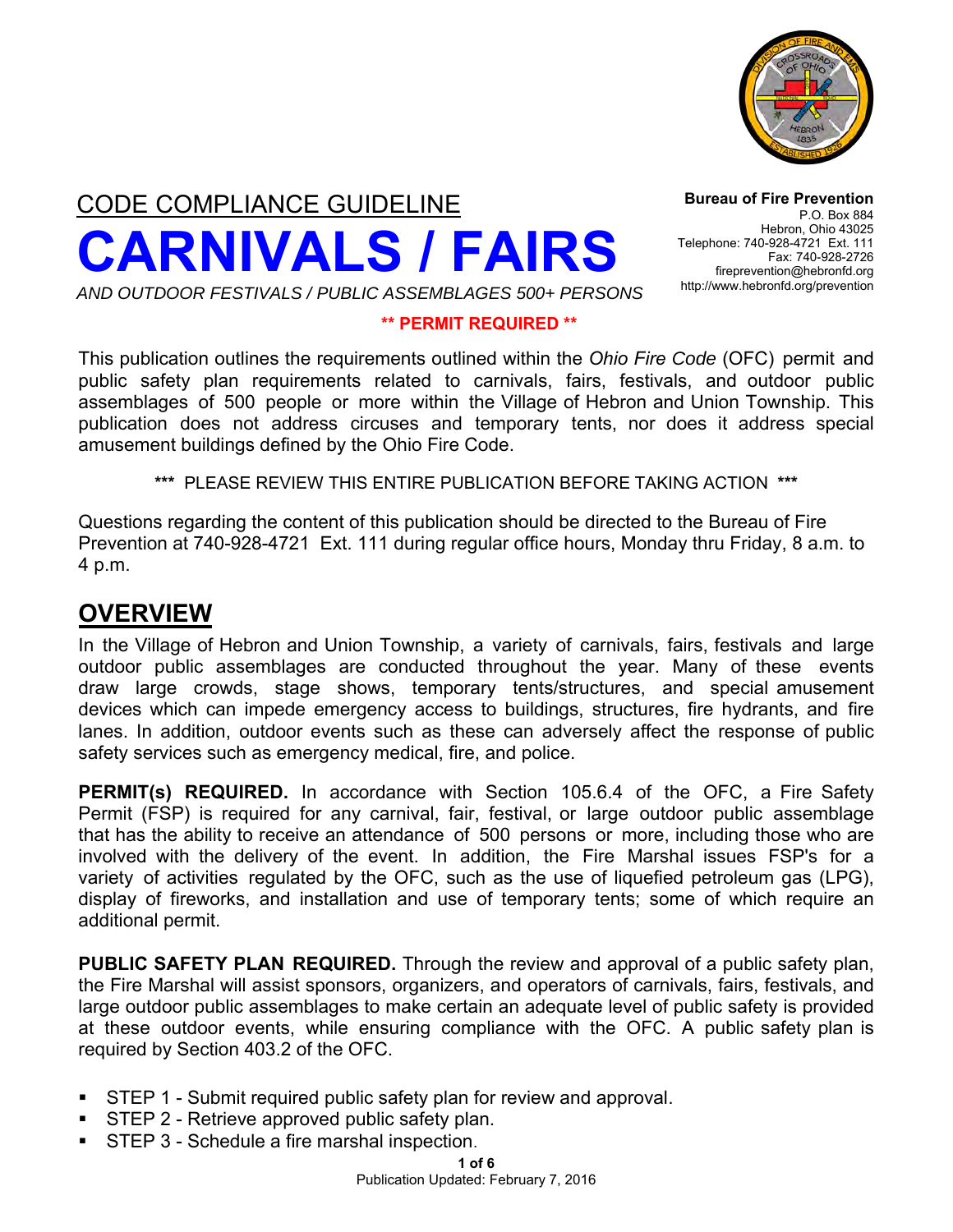# **STEP 1 - SUBMIT REQUIRED PUBLIC SAFETY PLAN**

An application for public safety plan review and permit for each carnival, fair, festival, or large outdoor public assemblage shall be made in writing to the Fire Marshal by the responsible party. Applications may be obtained by calling the Bureau of Fire Prevention or online at: **www.hebbronfd.o[rg/forms/fsp](http://www.fairfaxcounty.gov/fr/prevention/fmpublications/festivalappl.pdf).pdf**

**PERMIT FEE.** A fee of \$0.00 is due at the time of permit application and plan submittal. This fee generally covers the cost of the plan review and inspection(s) associated with the permit and is authorized by Section 105.1.1 of the OFC.

**PLAN SUBMITTAL INSTRUCTIONS**. The following documentation (i.e., contents of the public safety plan) must be submitted along with the completed public safety plan review and FSP application to the Bureau of Fire Prevention for review and approval at least 30 days prior to the event:

- One (1) copy of a written emergency plan. *(See page 4 for details)*
- One (1) copy of a site layout plan. *(See page 5 for details)*
- One (1) copy of a crowd management plan for events hosting 1,000+ persons. *(See page 6 for details)*

Submit the completed permit application and a copy of the required documents by one of the following:

- PDF form via email to fireprevention@hebronfd.org
- Mail them to:

Village of Hebron, Division of Fire/EMS

ATTN: Bureau of Fire Prevention (Permits)

- P.O. Box 884Hebron, OH 43025
- Drop them off at the firehouse Monday through Friday, between 8:00 a.m. and 4:00 p.m.

# **STEP 2 - RETRIEVE APPROVED PUBLIC SAFETY PLAN**

After your public safety plan has been reviewed and approved, you may retrieve the approved plan by visiting the firehouse during regular business hours or by receiving a PDF version via email. Please note that any plans submitted on paper that are larger than 11" x 17" cannot be scanned digitally and will need to be retrieved in person. The Fire Prevention Bureau will retain one set digitally. Plans will only be released after the required permit fee has been paid in full.

**Notice regarding Fire Marshal Plan Approval.** In accordance with Section 105.4.4 of the OFC, plans approved by the fire official are approved with the intent that they comply in all respects to the Fire Code. Any omissions or errors on the plans do not relieve the applicant or responsible party from complying with all applicable requirements. Final approval is granted only after a site inspection by the Fire Marshal.

# **STEP 3 - SCHEDULE A FIRE MARSHAL INSPECTION**

Approval of a carnival, fair, festival, or outdoor public assemblage is finalized through a site inspection, which must be scheduled by the responsible party for a date at least one business day prior to the operation of the carnival, fair, festival, or large outdoor public assemblage. The approved public safety plan must be available at the event location. To schedule an inspection, call the Bureau of Fire Prevention at (740) 928-4721 during business hours.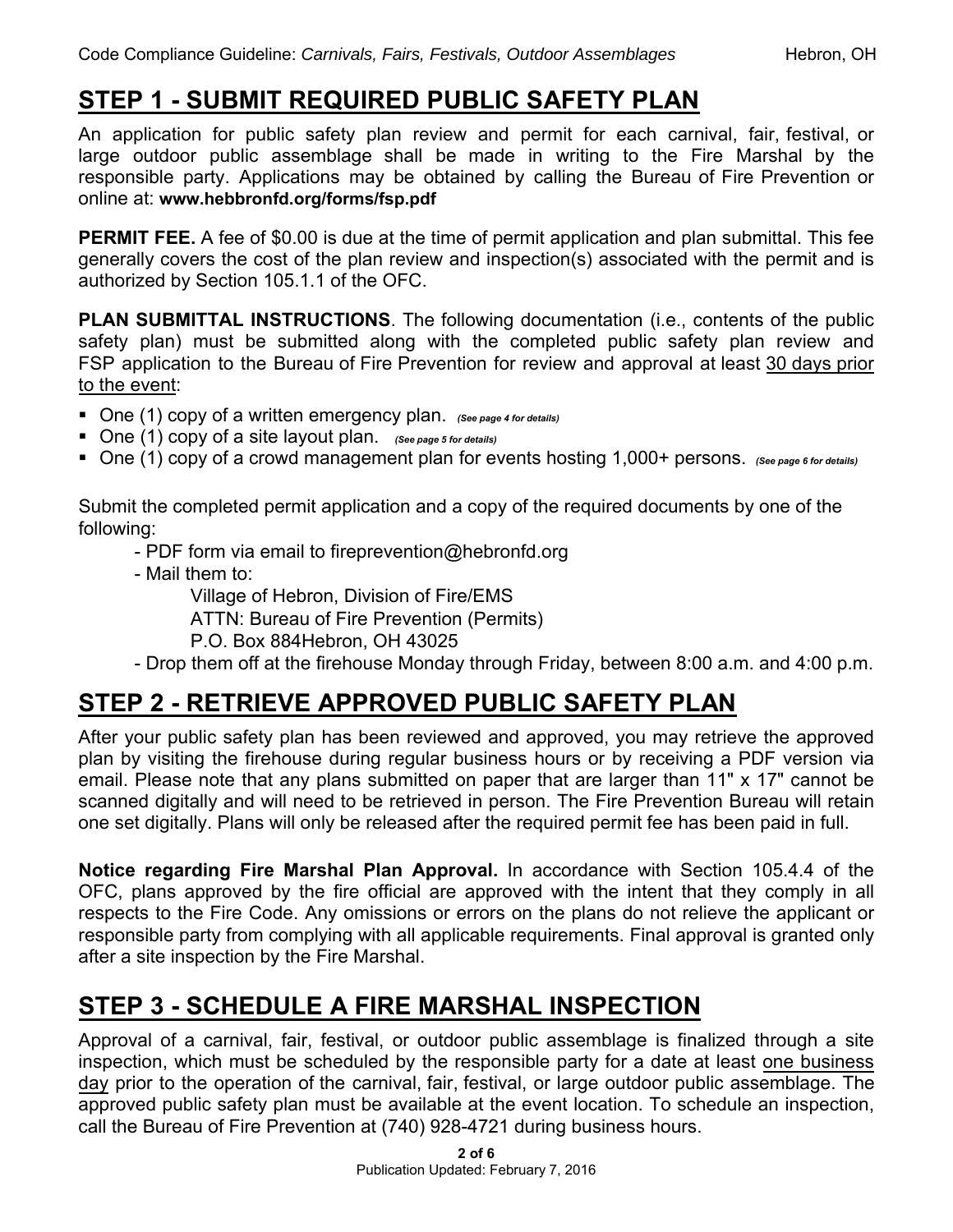# **OTHER AGENCIES & LOCAL GOVERNMENTS**

When planning these types of outdoor events, particular attention should be given to the notification and coordination with the following government agencies:

- Village of Hebron, Division of Fire/EMS, Special Event Notification (740) 928-4721
- Village of Hebron Police Department (In Hebron Only) (740) 928-9402
- Union Township Police Department (Union Twp Only) (740) 928-7655
- Licking County Building Code Department (740) 349-6671
- Licking County Health Department, Food Service Permits and Inspections (740) 349-6535
- **ELECTRICAL & SPECIAL AMUSEMENT DEVICE PERMITS**. The use of an electrical generator 6500 watts or greater and/or the installation of temporary electrical wiring, circuits, and equipment may require an electrical permit and inspection. Please contact the Licking County Building Code Department for information about electrical, special amusement device permits, and associated inspections/approvals. The Bureau of Fire Prevention may also require additional permits to be obtained, such as a tent permit. You are permitted to combine these requests on the same form, but please also review the permit requirements for all of the other permits that are being requested. Although the same form can be used to file for multiple permits, please note that all applicable fees are still required, unless otherwise stated elsewhere.
- **FIRE MARSHAL OPERATIONAL PERMITS.** The use of a temporary tent exceeding 400 square feet, the storage and/or use of liquefied petroleum gas (i.e., LPG, propane, butane), and the display and/or use of open-flame, fireworks, and pyrotechnic special effects each require approval from the Fire Marshal and are strictly prohibited until the appropriate permits have been issued. For detailed information about these permit requirements, contact 740-928-4721 Ext 111. The following are some of the more common permits associated with carnivals, fairs, festivals, and large outdoor public assemblages that are issued by this office:

**Liquefied Petroleum Gas (LPG).** An FSP is required for the handling, storage, and use of LPG outside where the quantity is greater than 10 gallons aggregate; e.g., more than two twenty-pound cylinders. There are two permits associated with LPG at carnivals, fairs, festivals, and outdoor public assemblages:

| <b>Temporary Single Event Use</b> | <b>Temporary Long-term Installation</b> |
|-----------------------------------|-----------------------------------------|
| Time Limit: 30 Days               | Time Limit: One Year                    |
| Permit Type: FSP-TEMP             | Permit Type: FSP                        |
| Permit Fee: \$0                   | Permit Fee: \$0                         |

LPG Permit Application: **www.hebronfd.org/forms/fsp.pdf** 

Notice about DOT LPG Cylinders. Cylinders shall be continued in service and transported in accordance with DOT regulations. A cylinder with an expired requalification date shall not be refilled or used until requalified in accordance with DOT regulations.

 **Temporary Tents.** All t[emporary tents exceeding 400 square feet shall not](http://www.fairfaxcounty.gov/fr/prevention/fmpublications/frd_069.pdf) be installed, maintained, occupied, or used for any purpose without first obtaining a FSP from the Fire Marshal. Detailed procedures, requirements, and permit applications for temporary tents may be obtained from the Bureau of Fire Prevention and online at:

### **www.hebronfd.org/forms/tentguide.pdf**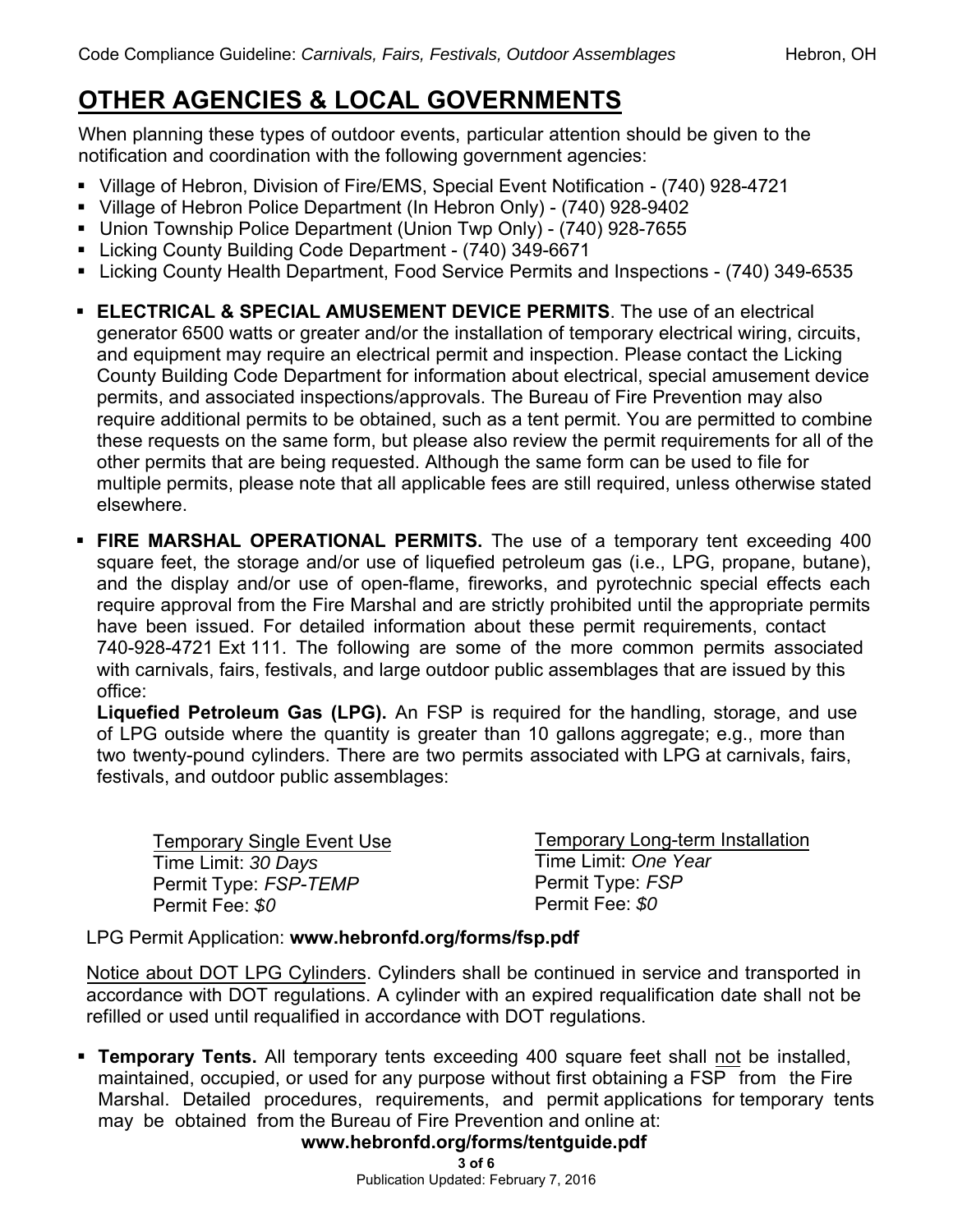**Notice about Tent Inspections.** Two inspections are generally required for a temporary tent exceeding 400 square feet. The first inspection is performed after the initial installation and prior to the event, and must be scheduled by the person, firm, or corporation responsible for the installation. T[he second inspection is commonly performed shortly after the event op](http://www.fairfaxcounty.gov/fr/prevention/fmpublications/tentguide.pdf)ens and is unannounced. If installing a tent, please coordinate and plan accordingly!

Notice about Tent Permits. Although a permit is required by the Bureau of Fire Prevention to erect and operate a tent that is over 400 square feet, the Licking County Building Code Department requires a permit for any tent that is over 120 square feet, with the exception of those personal tents utilized for recreational purposes, such as camping. This means that you may be required to obtain a permit from the building official, but not from our office.

 **Fireworks & Pyrotechnics.** FSP requirements associated with the display, handling, sale, storage, and use of fireworks and pyrotechnics within the Village of Hebron and Union Township can be obtained by contacting the Bureau of Fire Prevention or online at:

### **[www.hebronfd.org/forms/fwguide.pdf](http://www.fairfaxcounty.gov/fr/prevention/fmfireworks.htm)**

## **PUBLIC SAFETY PLAN**

**WRITTEN EMERGENCY PLAN** shall include the following information ...

- 1. Name and/or description of the event *(e.g., Fall Music Festival, Art Fair, Outdoor Concert)*
- 2. Event date(s) and time(s) including scheduled activities and times of peak attendance.
- 3. The name and address of the event facility/location/site shown on each page of the plan.
- 4. Complete contact information for event stakeholders which includes the property owner, event sponsor or event coordinator/operator, and key event staff. Contact information should include alternates, and include cell phone numbers and e-mail addresses.
- 5. Approximate or estimated event set-up completion date/time prior to event operation.
- 6. Approximate number of attendees including all event attendants, employees, and staff.
- 7. Identify all means of communication available for event attendants, employees, and staff to routinely communicate with each other, summon help, and call 911.
- 8. Procedure for immediately reporting fire events, alarm activations, hazardous materials releases, medical emergencies, and other emergencies.
- 9. Evacuation procedures in the event of an emergency *(e.g., fire, weather, bomb threat, etc.)*.
- 10. Plan to stop all music, performances, and audio-visual effects in the event of emergency.
- 11. List of primary and secondary evacuation routes and evacuation assembly locations.
- 12. Crowd management plan that clearly identifies all crowd manager positions and duties, including those persons responsible for calling 911 and meeting emergency responders.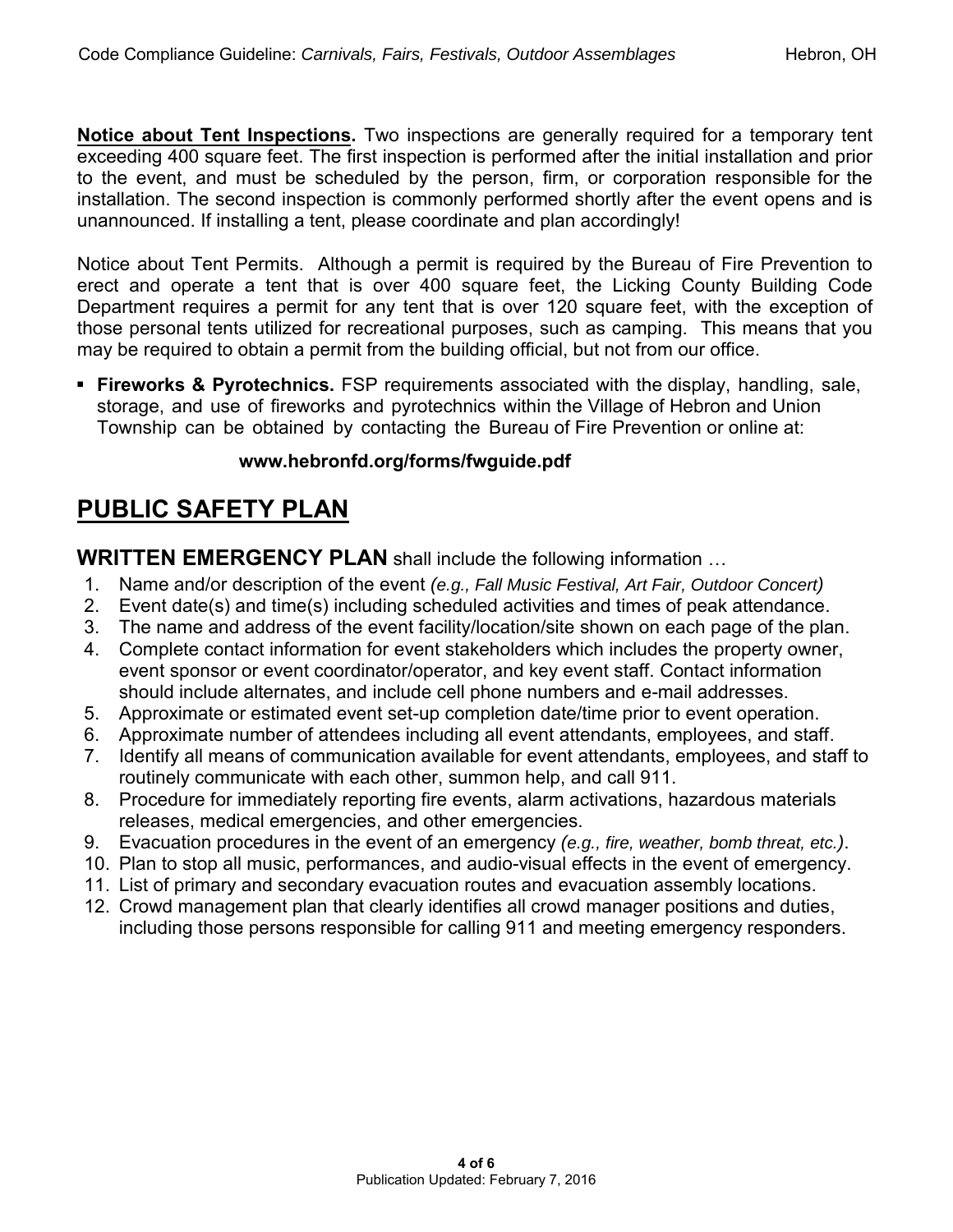**SITE LAYOUT PLAN** shall be in the form of a legible diagram and include the following ...

- 1. Name and/or description of the event and event date(s) shown on each site plan page.
- 2. Overall site map showing the boundary or perimeter of the event facility/location/site.
- 3. Location and dimensions of all permanent buildings within the event site boundary.
- 4. Location and dimensions of all temporary tents/structures, and the distance from other temporary tents/structures and permanent buildings within the event site boundary.
- 5. Location of all fire hydrants and fire department connections *(e.g., standpipe, sprinkler)*.
- 6. Location and width of vehicle ingress/egress routes and all designated fire lanes.
- 7. Location of public accessible vehicle parking areas and event vehicle staging/storage.
- 8. Location of display/vendor booths identified by occupant name and/or identification #.
- 9. Location of all amusement devices, stages, observation decks/towers, and large displays.
- 10. Location of all outdoor assembly, gathering, and/or seating areas showing means of egress elements including exit access routes/widths and exit discharge locations leading to the public way. This includes detailed measurements of fenced areas and egress gates.
- 11. Location of all designated primary and secondary evacuation routes within the event site boundary and all crowd manager stations and location assignments.
- 12. Location of all temporary generators and/or temporary electrical service connections.
- 13. Location of all permanent and/or temporary LPG installation/storage/use areas.
- 14. Location of approved fireworks or pyrotechnic special effects discharge and fallout areas.

### **KEY POINTS TO REMEMBER …**

- **Use This Plan.** The contents of this public safety plan, including the written emergency plan and site layout plan, shall be reviewed with all event staff, which includes employees, crowd managers, volunteers, and designated fire watch personnel.
- **Don't Delay.** In case of emergency, event staff must be able to give their location within the event site, summon help from other event staff as needed, and call 911 without delay.
- **Emergency Services On-site.** Unless otherwise required by the Fire Marshal, it is not necessary for fire and/or EMS services to be on-site during the operational periods of your event. However, these services may still be available at your request. Further information regarding this service can be obtained by calling the Fire Chief at (740) 928-4721 Ext. 110. Please note that the request outlined in this paragraph is regarding the use of fire/EMS personnel and equipment that will remain on-site and dedicated to your event, but who also require an additional fee for service. This does not include visits by the on-duty personnel who may participate in your event's activities, but are still responsible to respond to other emergencies. This form of service is welcomed by the fire department and is free-ofcharge.
- Plan for the Unexpected. Emergencies are always unexpected and usually never occur at a convenient time. Therefore, it is important to ensure that your public safety plan is well prepared and defines the meaning of anything that may be misinterpreted. For example, you may outline that the event will close down during inclement weather. The question then arises as what is inclement weather?